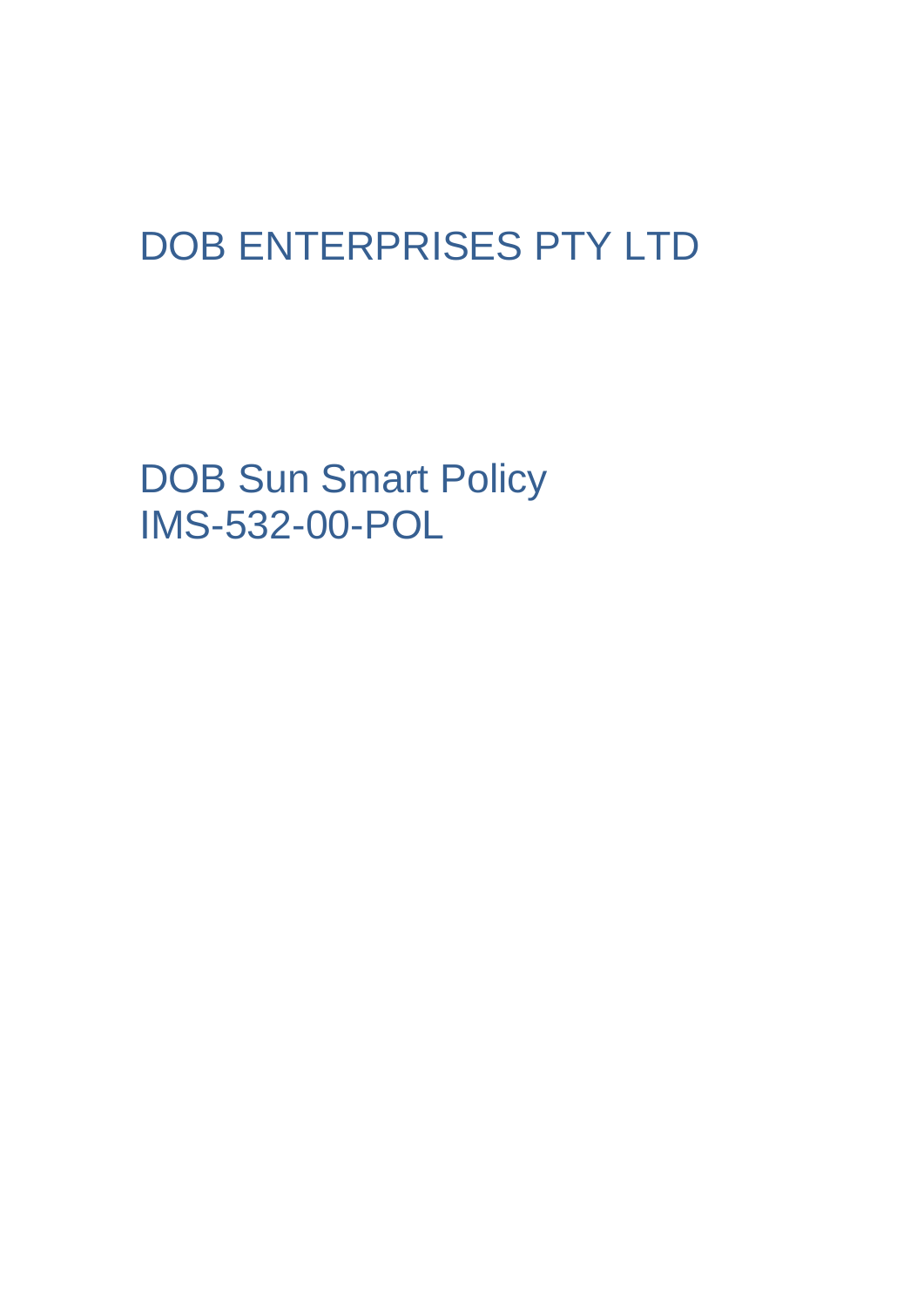## **Revision History**

| <b>Date</b> | <b>Rev</b>     | <b>Modified</b><br><b>By</b> | <b>Changes Made,</b><br><b>Review History</b> | <b>Reviewed</b><br>by | <b>Approved</b><br>by |
|-------------|----------------|------------------------------|-----------------------------------------------|-----------------------|-----------------------|
| 19.02.19    | $\overline{0}$ | Sunette<br>Opperman          | Creation                                      | <b>S</b> Rupert       | <b>S</b> Rupert       |
|             |                |                              |                                               |                       |                       |
|             |                |                              |                                               |                       |                       |
|             |                |                              |                                               |                       |                       |
|             |                |                              |                                               |                       |                       |
|             |                |                              |                                               |                       |                       |
|             |                |                              |                                               |                       |                       |
|             |                |                              |                                               |                       |                       |
|             |                |                              |                                               |                       |                       |

| mbc <sup>-</sup>                                                        | DOB ENTERPRISES PTY LTD<br>ABN 20112 866001                                                   | Revision    | 0               | Date | 19.02.19 |  |  |  |
|-------------------------------------------------------------------------|-----------------------------------------------------------------------------------------------|-------------|-----------------|------|----------|--|--|--|
| <b>Icloour hire</b><br>mbc`<br>Imbc<br>m <sub>k</sub><br>sursing agency | Level 1 49 Horton Street<br>Port Macquarie NSW 2444<br>Ph: 1 300 854 622<br>Fax: 02 6583 8468 | Document No | IMS -532-00-POL | Page |          |  |  |  |
| Page 2 of 3<br>UNCONTROLLED WHEN PRINTED OR DOWNLOADED                  |                                                                                               |             |                 |      |          |  |  |  |